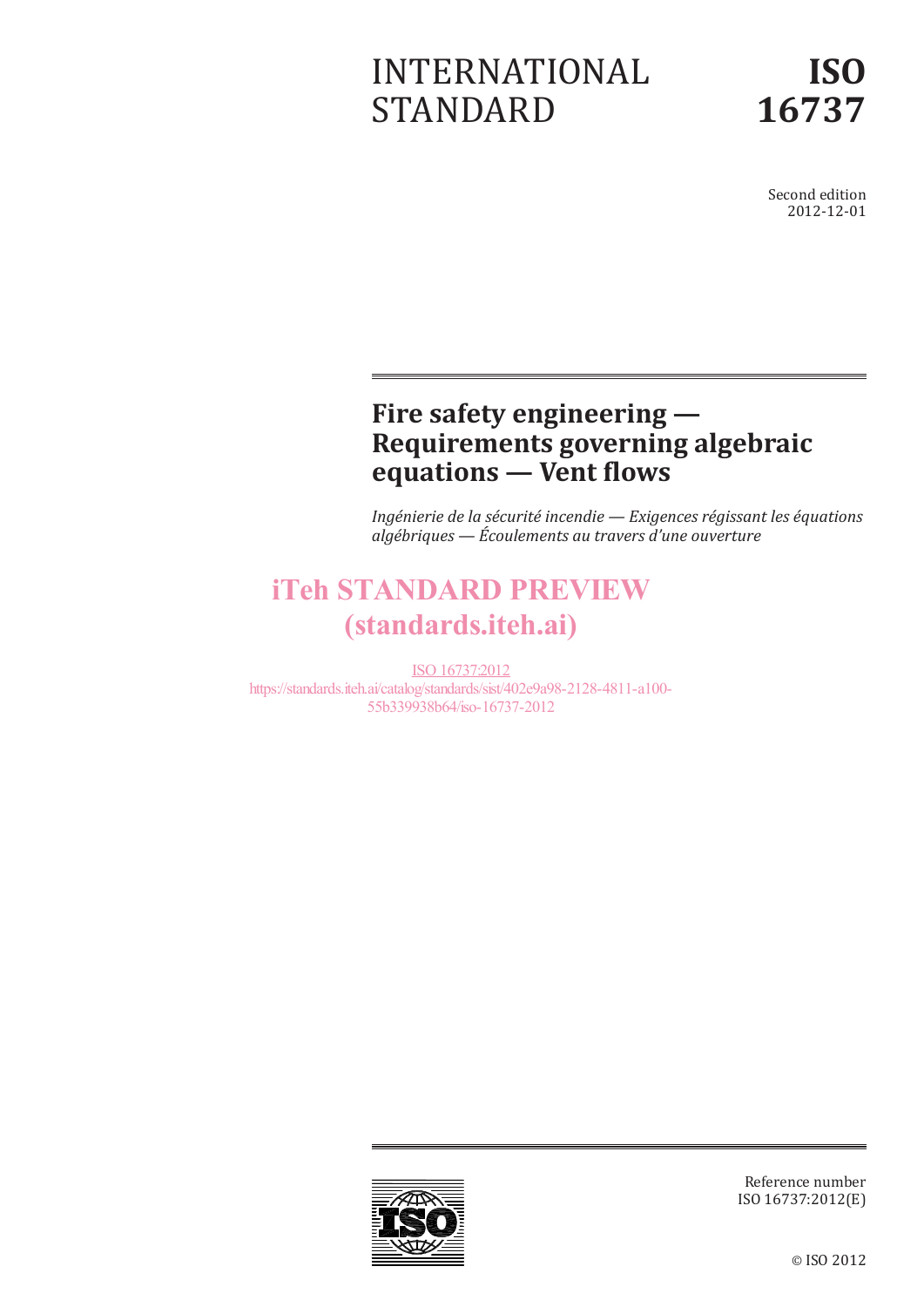# iTeh STANDARD PREVIEW (standards.iteh.ai)

ISO 16737:2012 https://standards.iteh.ai/catalog/standards/sist/402e9a98-2128-4811-a100- 55b339938b64/iso-16737-2012



## **COPYRIGHT PROTECTED DOCUMENT**

© ISO 2012

All rights reserved. Unless otherwise specified, no part of this publication may be reproduced or utilized in any form or by any means, electronic or mechanical, including photocopying and microfilm, without permission in writing from either ISO at the address below or ISO's member body in the country of the requester.

ISO copyright office Case postale 56 • CH-1211 Geneva 20 Tel. + 41 22 749 01 11 Fax + 41 22 749 09 47 E-mail copyright@iso.org Web www.iso.org

Published in Switzerland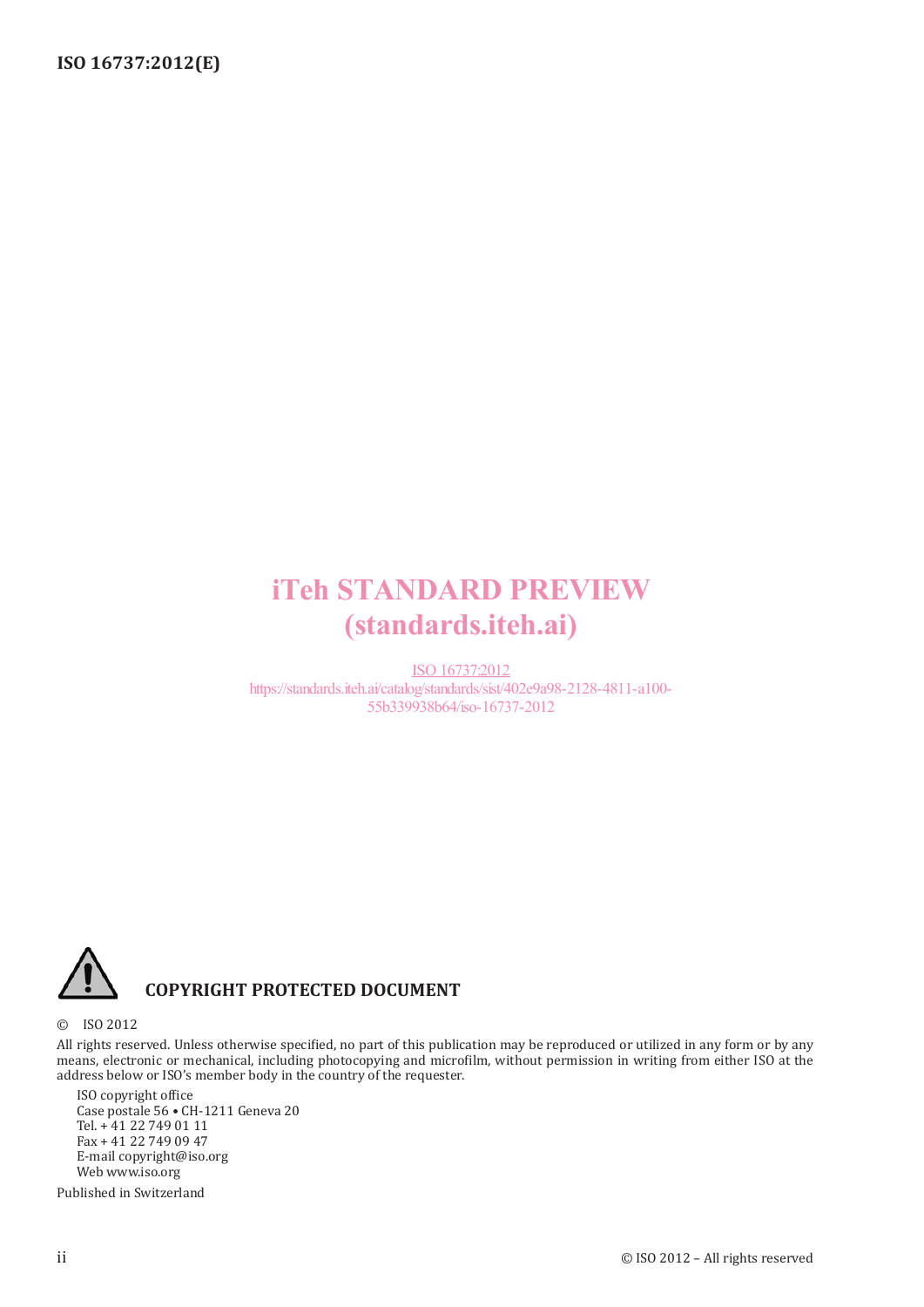Page

# **Contents**

| $\mathbf{1}$   | $\textbf{Scope} \texttt{} \texttt{} \texttt{} \texttt{} \texttt{} \texttt{} \texttt{} \texttt{} \texttt{} \texttt{} \texttt{} \texttt{} \texttt{} \texttt{} \texttt{} \texttt{} \texttt{} \texttt{} \texttt{} \texttt{} \texttt{} \texttt{} \texttt{} \texttt{} \texttt{} \texttt{} \texttt{} \texttt{} \texttt{} \texttt{} \texttt{} \texttt{} \texttt{} \texttt{} \texttt{} \texttt{$ |  |
|----------------|-----------------------------------------------------------------------------------------------------------------------------------------------------------------------------------------------------------------------------------------------------------------------------------------------------------------------------------------------------------------------------------------|--|
| $\mathbf{2}$   |                                                                                                                                                                                                                                                                                                                                                                                         |  |
| 3              |                                                                                                                                                                                                                                                                                                                                                                                         |  |
| 4              |                                                                                                                                                                                                                                                                                                                                                                                         |  |
| 5              |                                                                                                                                                                                                                                                                                                                                                                                         |  |
| 6              |                                                                                                                                                                                                                                                                                                                                                                                         |  |
| $\overline{7}$ | Requirements governing input parameters <b>Manual Community and September 2</b>                                                                                                                                                                                                                                                                                                         |  |
| 8              | Requirements governing domain of applicability <b>[19] Requirements</b> 3                                                                                                                                                                                                                                                                                                               |  |
|                |                                                                                                                                                                                                                                                                                                                                                                                         |  |
|                | Annex B (informative) Specific formulas for vent flows meeting requirements of Annex A10                                                                                                                                                                                                                                                                                                |  |
|                |                                                                                                                                                                                                                                                                                                                                                                                         |  |

# **iTeh STANDARD PREVIEW** (standards.iteh.ai)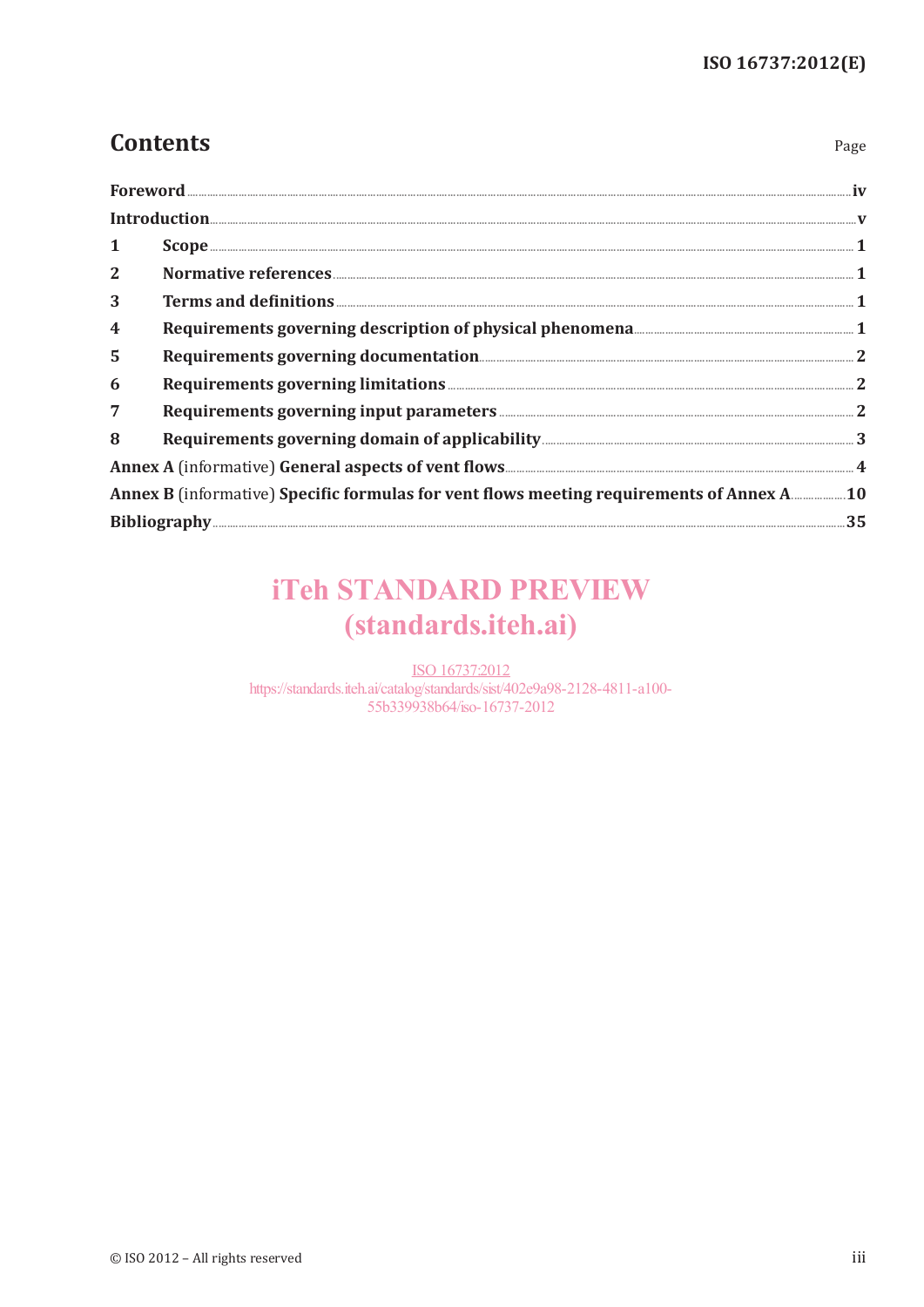# **Foreword**

ISO (the International Organization for Standardization) is a worldwide federation of national standards bodies (ISO member bodies). The work of preparing International Standards is normally carried out through ISO technical committees. Each member body interested in a subject for which a technical committee has been established has the right to be represented on that committee. International organizations, governmental and non-governmental, in liaison with ISO, also take part in the work. ISO collaborates closely with the International Electrotechnical Commission (IEC) on all matters of electrotechnical standardization.

International Standards are drafted in accordance with the rules given in the ISO/IEC Directives, Part 2.

The main task of technical committees is to prepare International Standards. Draft International Standards adopted by the technical committees are circulated to the member bodies for voting. Publication as an International Standard requires approval by at least 75 % of the member bodies casting a vote.

Attention is drawn to the possibility that some of the elements of this document may be the subject of patent rights. ISO shall not be held responsible for identifying any or all such patent rights.

ISO 16737 was prepared by Technical Committee ISO/TC 92, *Fire safety*, Subcommittee SC 4, *Fire safety engineering*.

This second edition cancels and replaces the first edition (ISO 16737:2006), which has been technically revised. iTeh STANDARD PREVIEW

# (standards.iteh.ai)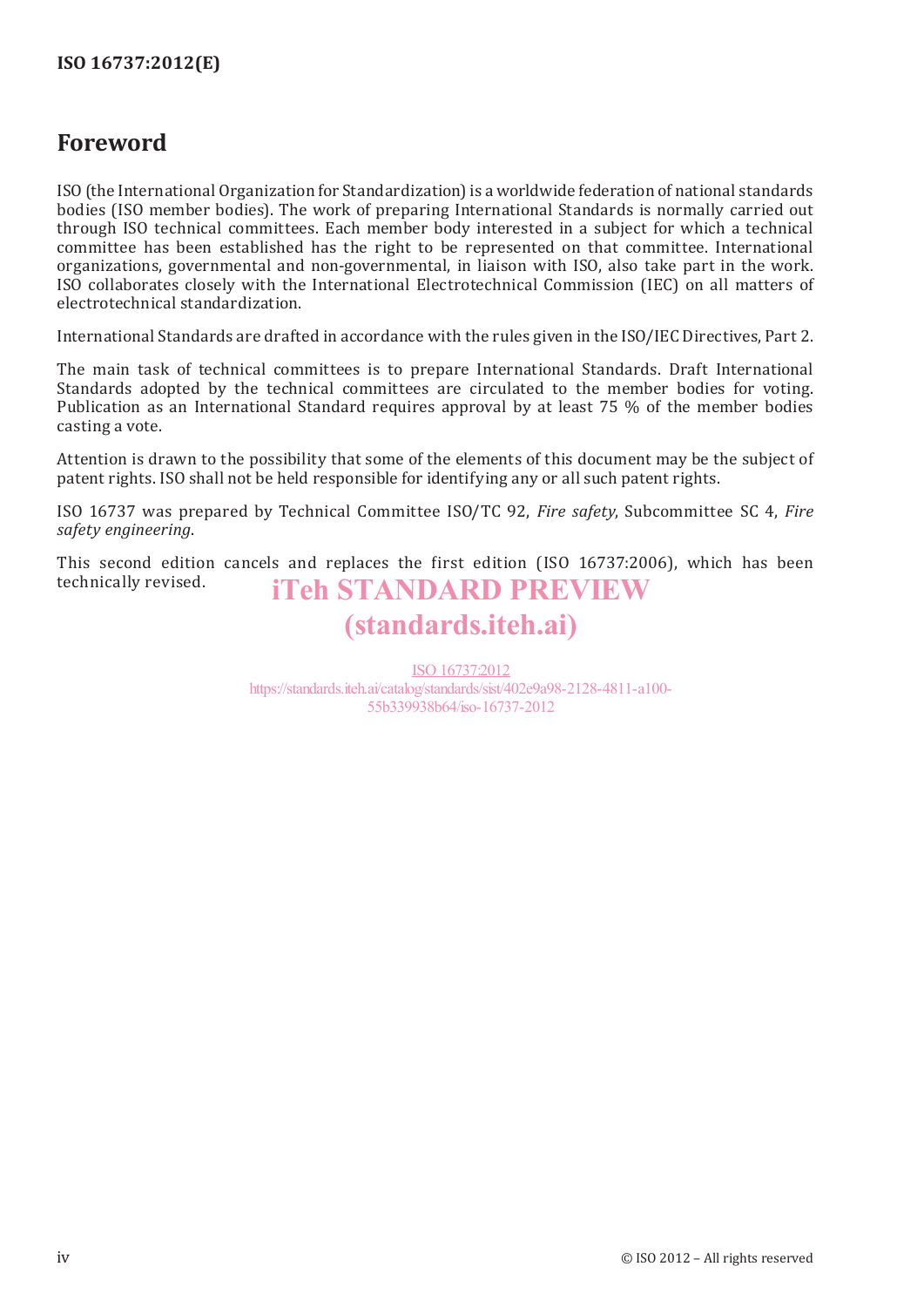# **Introduction**

This International Standard is intended to be used by fire safety practitioners who employ fire safety engineering calculation methods. Examples include fire safety engineers; authorities having jurisdiction, such as territorial authority officials; fire service personnel; code enforcers; and code developers. It is expected that users of this International Standard are appropriately qualified and competent in the field of fire safety engineering. It is particularly important that users understand the parameters within which particular methodologies may be used.

Algebraic formulas conforming to the requirements of this International Standard are used with other engineering calculation methods during fire safety design. Such design is preceded by the establishment of a context, including the fire safety goals and objectives to be met, as well as performance criteria when a tentative fire safety design is subject to specified design fire scenarios. Engineering calculation methods are used to determine if these performance criteria will be met by a particular design and if not, how the design must be modified.

The subjects of engineering calculations include the fire-safe design of entirely new built environments, such as buildings, ships or vehicles as well as the assessment of the fire safety of existing built environments.

The algebraic formulas discussed in this International Standard are very useful for quantifying the consequences of design fire scenarios. Such formulas are particularly valuable for allowing the practitioner to determine very quickly how a tentative fire safety design should be modified to meet performance criteria, without having to spend time on detailed numerical calculations until the stage of performance errier ta, while at having to spend time on detailed handel date at calculations until the stage of<br>final design documentation. Examples of areas where algebraic formulas have been applicable include determination of heat transfer, both convective and radiant, from fire plumes, prediction of ceiling determination of heat transfer, both convective and radiant, from the plumes, prediction of centrig<br>jet flow properties governing detector response times, calculation of smoke transport through vent openings and analysis of enclosure fire hazards such as smoke filling and flashover.

The algebraic formulas discussed in this International Standard are essential for checking the results of comprehensive numerical models that calculate fire growth and its consequences. ISO 16737:2012 https://standards.iteh.ai/catalog/standards/sist/402e9a98-2128-4811-a100- 55b339938b64/iso-16737-2012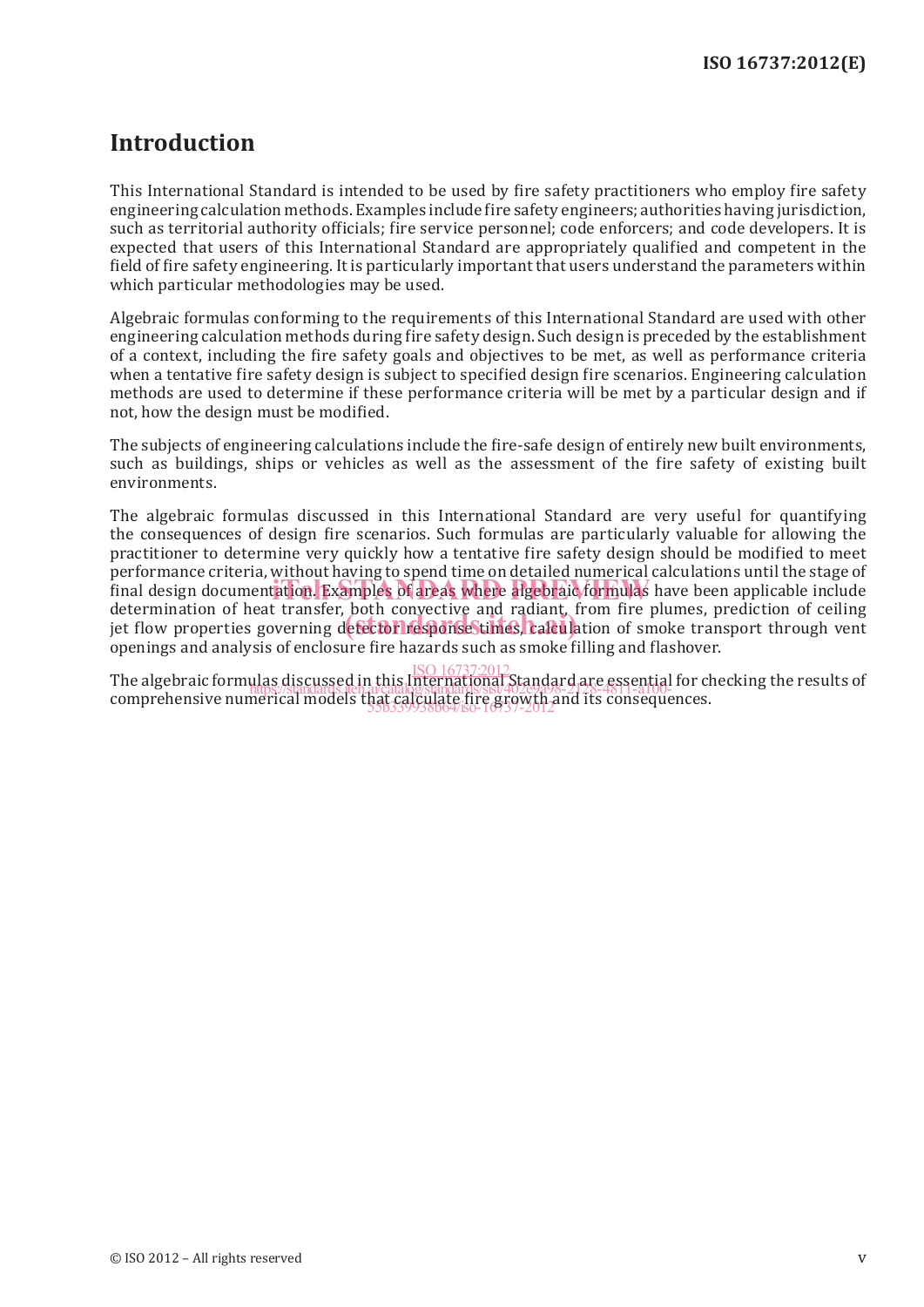# iTeh STANDARD PREVIEW (standards.iteh.ai)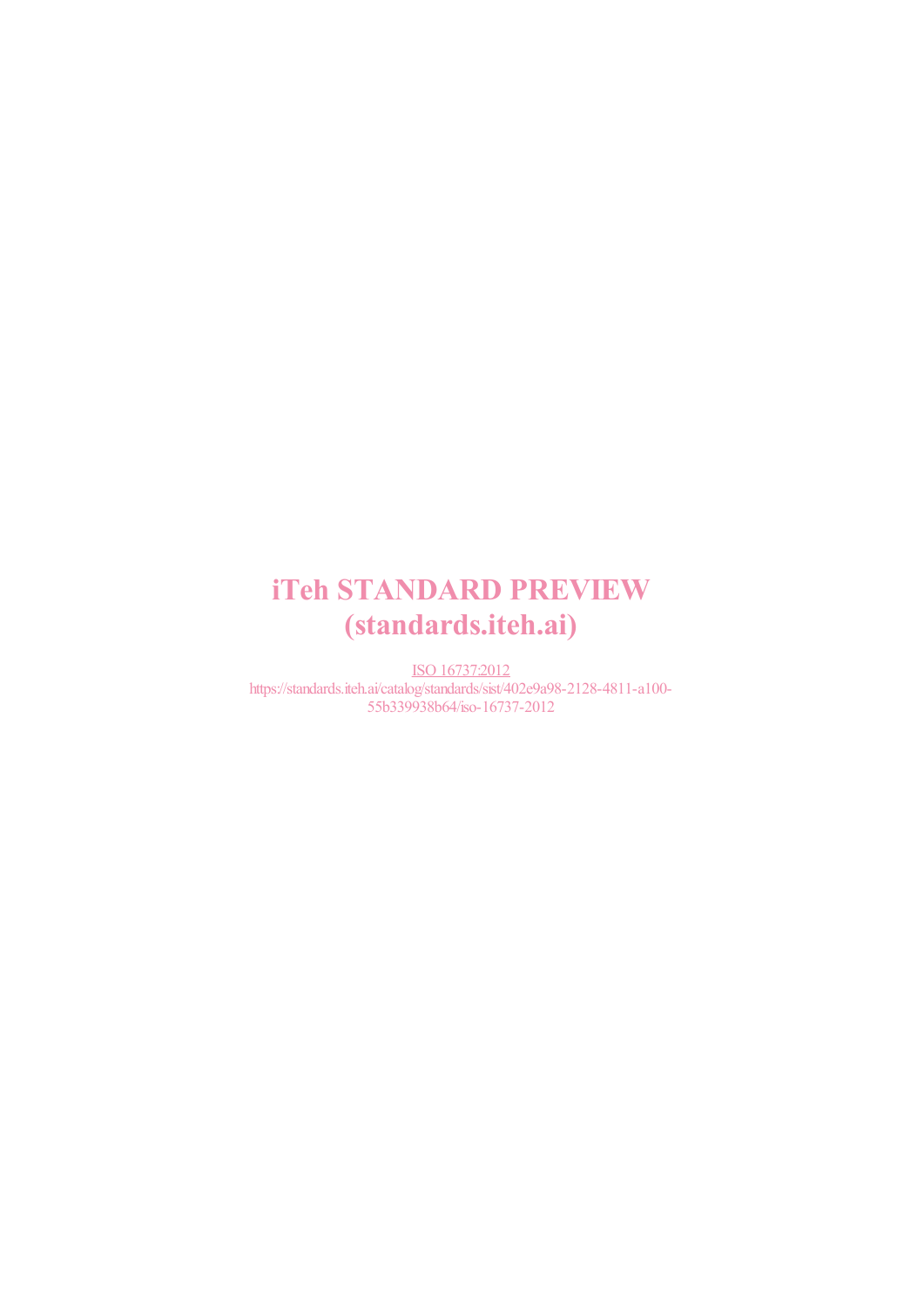# **Fire safety engineering — Requirements governing algebraic equations — Vent flows**

# **1 Scope**

**1.1** This International Standard specifies requirements for the application of algebraic formula set for the calculation of specific characteristics of vent flows.

**1.2** This International Standard is an implementation of the general high-level requirements for the case of fire dynamics calculations involving sets of algebraic formulas.

**1.3** This International Standard is arranged in the form of a template, where specific information relevant to algebraic vent flow formulas is provided to satisfy the following types of general requirements:

a) description of physical phenomena addressed by the calculation method;

- b) documentation of the calculation procedure and its scientific basis;
- c) limitations of the calculation method;
- d) input parameters for the calculation method; **RD PREVIEW**
- e) domain of applicability of the calculation method.
- 

NOTE Examples of sets of algebraic formulae meeting all the requirements of this International Standard will be provided in separate annexes for each different type of vent flows cenario. Currently, there are two informative annexes containing general information on vent flows and specific algebraic formulas for practical engineering calculations.

### **2 Normative references**

The following referenced documents are indispensable for the application of this document. For dated references, only the edition cited applies. For undated references, the latest edition of the referenced document (including any amendments) applies.

ISO 13943, *Fire safety — Vocabulary*

ISO 16730, *Fire safety engineering — Assessment, verification and validation of calculation methods*

ISO 5725 (all parts), *Accuracy (trueness and precision) of measurement methods and results*

### **3 Terms and definitions**

For the purposes of this document, the terms and definitions given in ISO 13943 apply. See each annex for the terms and definitions specific to that annex.

### **4 Requirements governing description of physical phenomena**

**4.1** The buoyant flow through a vent resulting from a source fire in an enclosure having one or more openings is a complex thermo-physical phenomenon that can be highly transient or nearly steady-state. Vent flows may contain regions involved in flaming combustion and regions where there is no combustion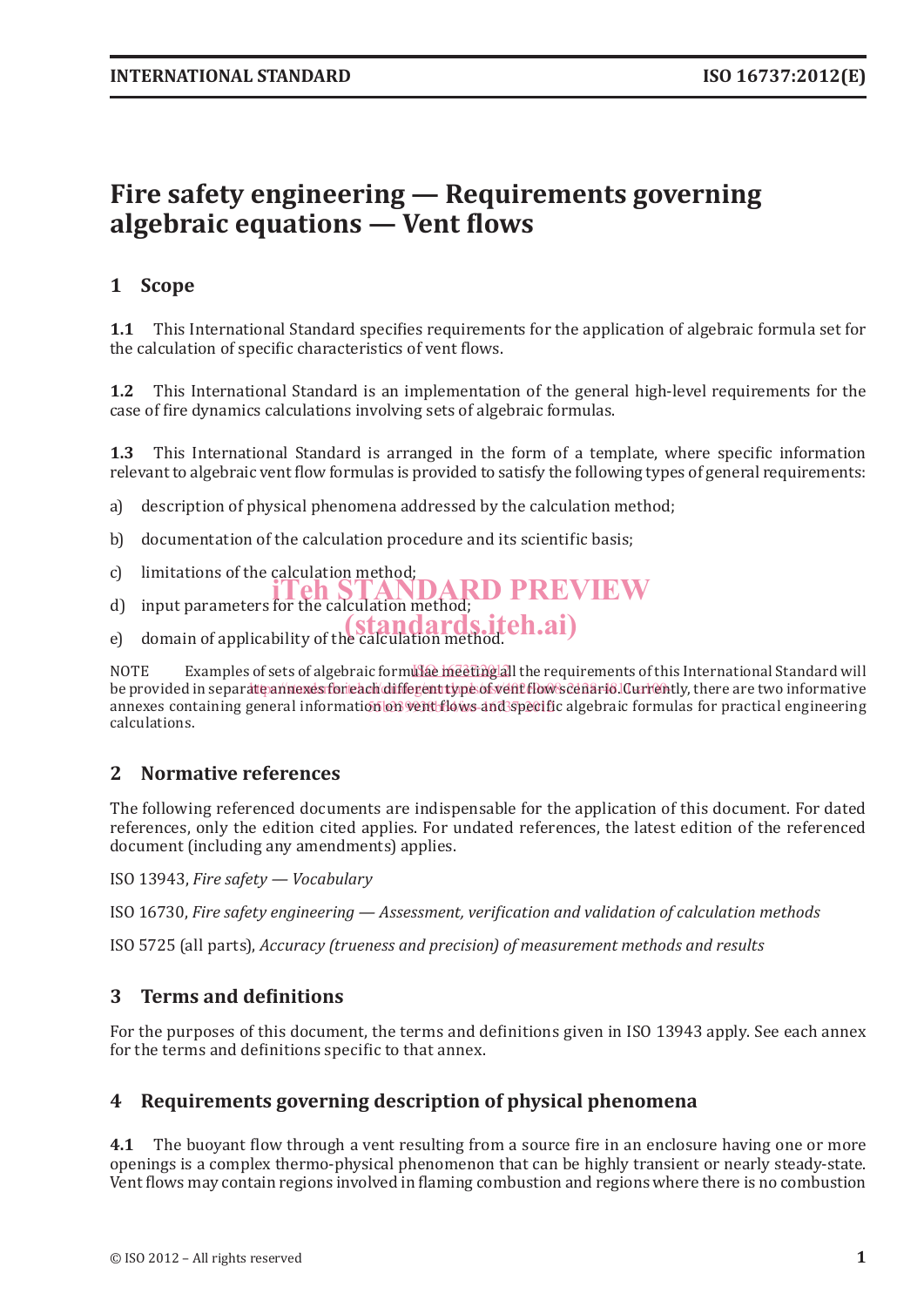taking place. In addition to buoyancy, vent flows can be influenced by dynamic forces due to external wind or mechanical fans.

**4.2** General types of flow boundary conditions and other scenario elements to which the analysis is applicable shall be described with the aid of diagrams.

**4.3** Vent flow characteristics to be calculated and their useful ranges shall be clearly identified, including those characteristics inferred by association with calculated quantities.

**4.4** Scenario elements (e.g. two-layer environments, uniform mixture, etc.) to which specific formulas apply shall be clearly identified.

**4.5** Because different formulas describe different vent flow characteristics (4.3) or apply to different scenarios (4.4), it shall be shown that if there is more than one method to calculate a given quantity, the result is independent of the method used.

## **5 Requirements governing documentation**

**5.1** The procedure to be followed in performing calculations shall be described through a set of algebraic formulas.

**5.2** Each formula shall be presented in a separate clause containing a phrase that describes the output **5.2** Each formula shall be presented in a separate clause containing a phrase that describes the c<br>of the formula, as well as explanatory notes and limitations unique to the formula being presented.

## (standards.iteh.ai)

**5.3** Each variable in the formula set shall be clearly defined, along with appropriate SI units, although formula versions with dimensionless coefficients are preferred.

https://standards.iteh.ai/catalog/standards/sist/402e9a98-2128-4811-a100-

5.4 The scientific basis for the formula set shall be provided through reference to recognized handbooks, the peer-reviewed scientific literature or through derivations, as appropriate.

**5.5** Examples shall demonstrate how the formula set is evaluated using values for all input parameters consistent with the requirements in Clause 4.

### **6 Requirements governing limitations**

**6.1** Quantitative limits on direct application of the algebraic formula set to calculate output parameters, consistent with the scenarios described in Clause 4, shall be provided.

**6.2** Cautions on the use of the algebraic formula set within a more general calculation method shall be provided, which shall include checks of consistency with the other relations used in the calculation method and the numerical procedures employed.

### **7 Requirements governing input parameters**

**7.1** Input parameters for the set of algebraic formulas shall be identified clearly, such as layer temperature, pressure and geometric dimensions.

**7.2** Sources of data for input parameters shall be identified or provided explicitly within the standard.

**7.3** The valid ranges for input parameters shall be listed as specified in ISO 16730.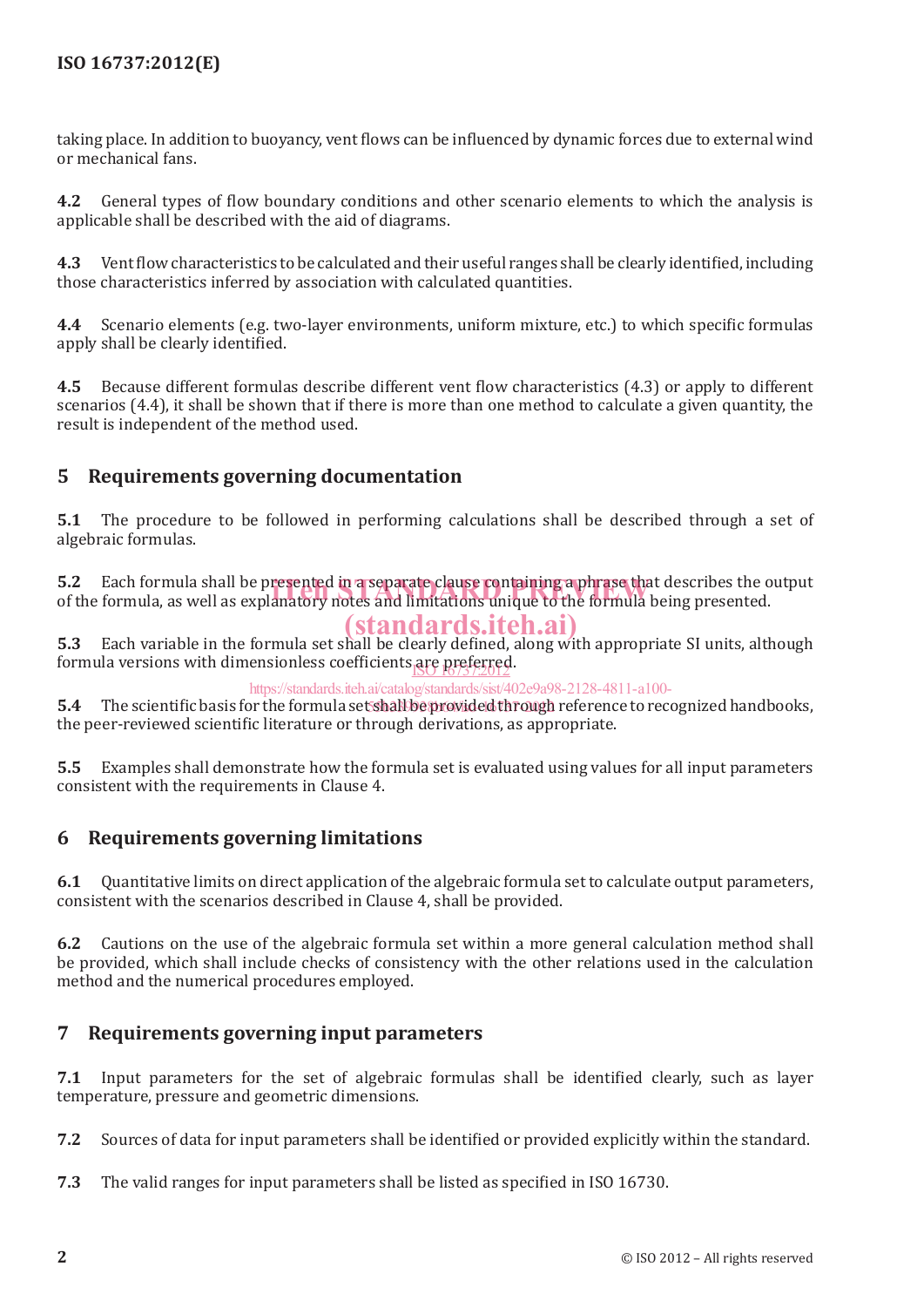## **8 Requirements governing domain of applicability**

**8.1** One or more collections of measurement data shall be identified to establish the domain of applicability of the formula set. These data shall have a level of quality (e.g. repeatability, reproducibility – see ISO 5725) assessed through a documented/standardized procedure).

**8.2** The domain of applicability of the algebraic formulas shall be determined through comparison with the measurement data of 8.1.

**8.3** Potential sources of error that limit the set of algebraic formulas to the specific scenarios given in Clause 4 shall be identified, for example, the assumption of one or more uniform gas layers in an enclosed space.

# iTeh STANDARD PREVIEW (standards.iteh.ai)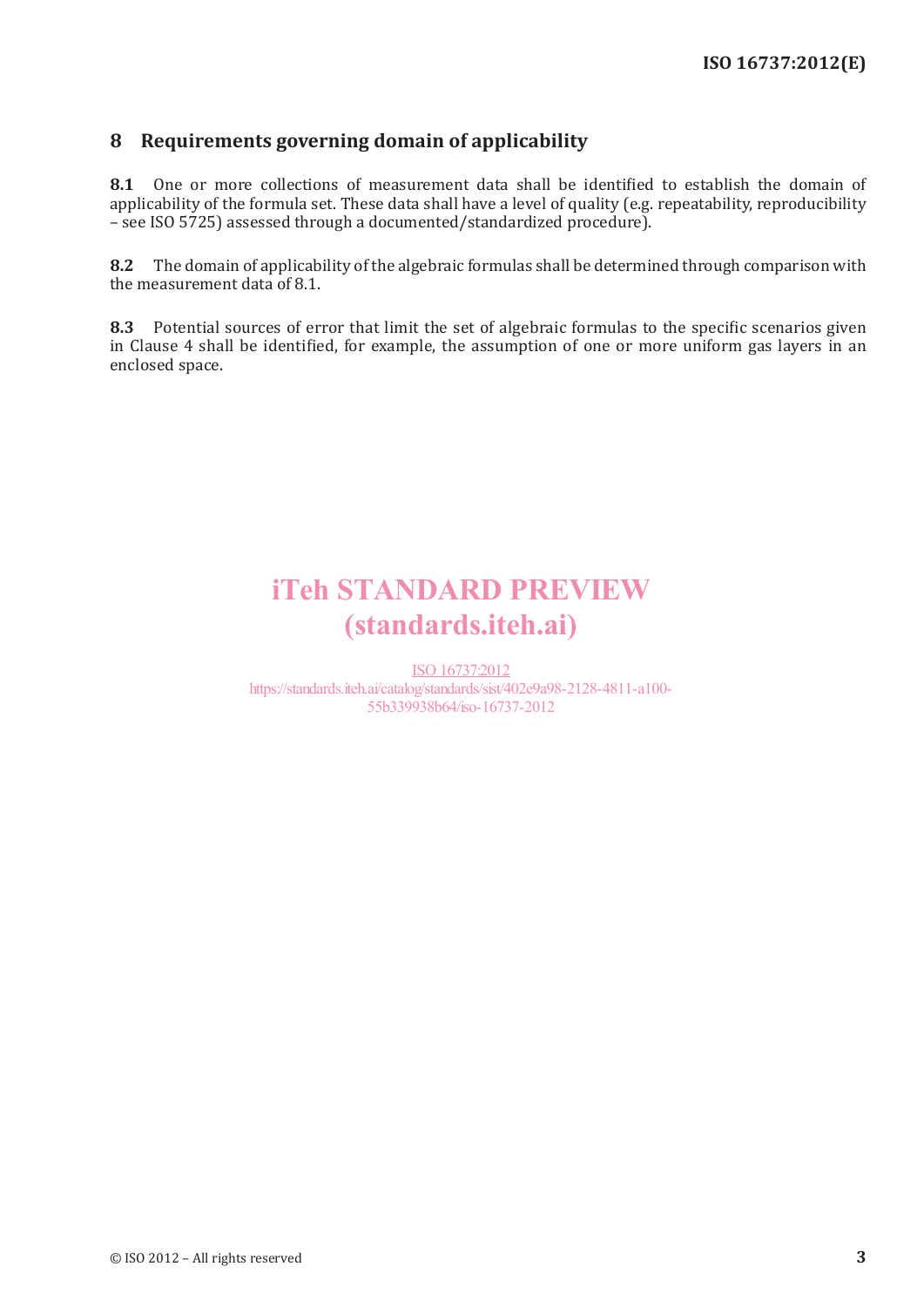# **Annex A**

# (informative)

# **General aspects of vent flows**

## **A.1 Terms and definitions used in this annex**

For the purposes of this document, the terms and definitions given in ISO 13943 and the following apply.

#### **A.1.1**

#### **boundary**

surface that defines the extent of an enclosure

#### **A.1.2**

#### **datum**

elevation used as the reference elevation for evaluation of hydrostatic pressure profiles

**A.1.3**

# iTeh STANDARD PREVIEW (standards.iteh.ai)

#### **enclosure**

room, space or volume that is bounded by surfaces<br><u>ISO 16737:2012</u>

**A.1.4**

https://standards.iteh.ai/catalog/standards/sist/402e9a98-2128-4811-a100- 55b339938b64/iso-16737-2012

#### **flow coefficient**

empirical efficiency factor that accounts for the difference between the actual and the theoretical flow rate through a vent

#### **A.1.5**

#### **hydrostatic pressure**

atmospheric pressure gradient associated with height

#### **A.1.6**

#### **interface position**

#### **smoke layer height**

elevation of the smoke layer interface relative to datum, typically the elevation of the lowest boundary of the enclosure

#### **A.1.7**

#### **neutral plane height**

elevation at which the pressure inside an enclosure is the same as the pressure outside the enclosure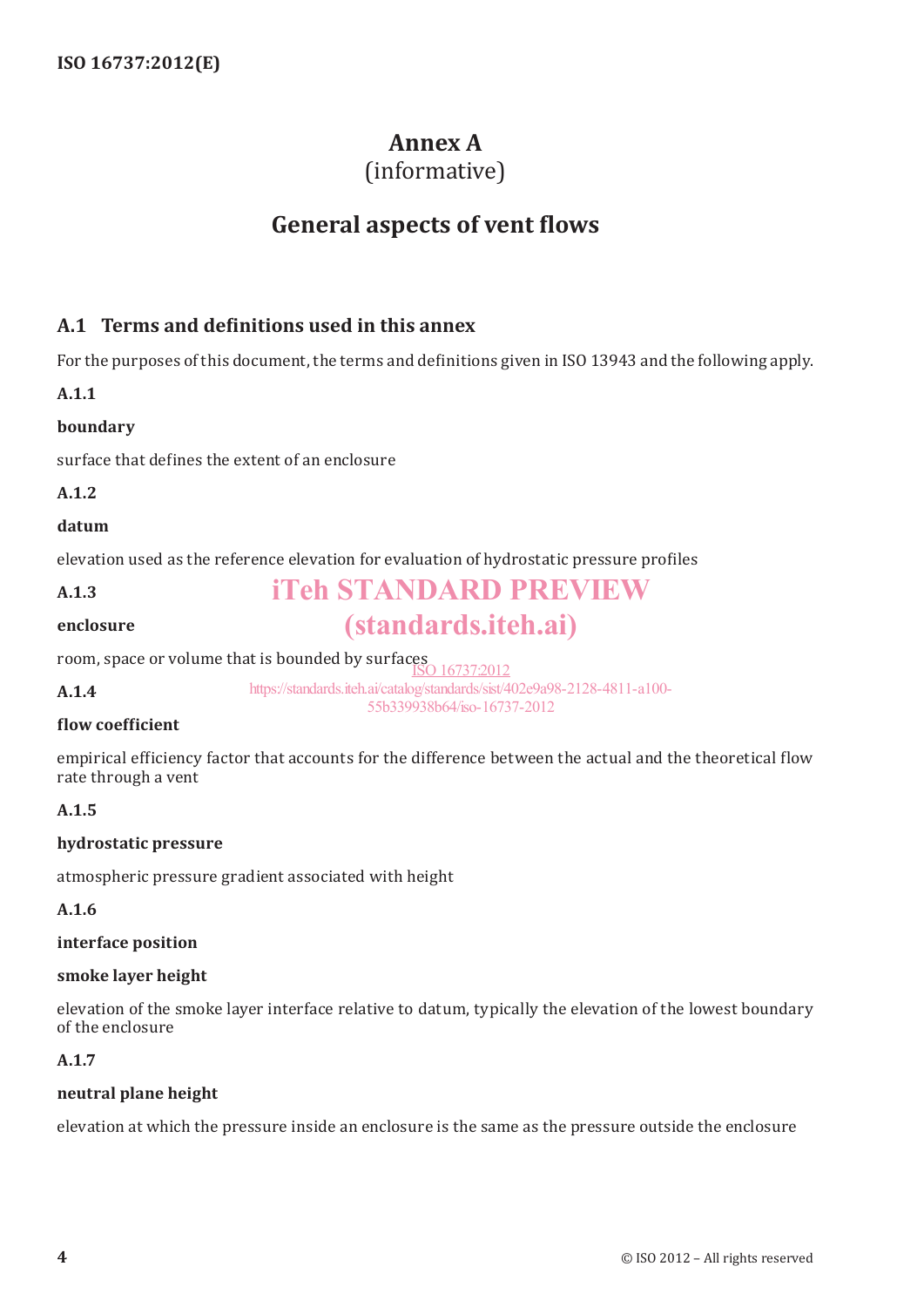### **A.1.8**

#### **pressure difference**

difference between the pressure inside an enclosure and outside the enclosure at a specified elevation

#### **A.1.9**

#### **smoke**

airborne stream of solid and liquid particulates and gases evolved when a material undergoes pyrolysis or combustion, together with the quantity of air that is entrained or otherwise mixed into the stream

#### **A.1.10**

#### **smoke layer**

#### **hot upper layer**

#### **hot gas layer**

relatively homogeneous volume of smoke that forms and accumulates beneath the boundary having the highest elevation in an enclosure as a result of a fire

#### **A.1.11**

# smoke layer interface<sub>Teh</sub> STANDARD PREVIEW

horizontal plane separating the smoke layer from the lower layer<br> **Standards.iteh.ai**)

#### **A.1.12**

**vent**

#### ISO 16737:2012

#### https://standards.iteh.ai/catalog/standards/sist/402e9a98-2128-4811-a100-

opening in an enclosure boundary through which  $167$ <sup>2</sup> and smoke can flow as a result of naturally or mechanically induced forces

#### **A.1.13**

#### **vent flow**

flows of smoke or air through a vent in an enclosure boundary

# **A.2 Description of physical phenomena addressed by the formula set**

#### **A.2.1 Scope**

This annex is intended to document the general methods that can be used to calculate mass flow rate through a vent. The formula set is based on orifice flow theory.

### **A.2.2 General description of calculation method**

The calculation methods permit calculation of flows through vents in enclosure boundaries arising from pressure differences that develop between an enclosure and adjacent spaces as a result of temperature differences between the enclosure and the adjacent spaces. Pressure differences may also result from fire gas expansion, mechanical ventilation, wind or other forces acting on the enclosure boundaries and vents, but these forces are not addressed in this International Standard. Given a pressure difference across a vent and the temperatures of the enclosures that the vent connects, mass flow rate is calculated by using orifice flow theory.

The properties of an enclosure, such as smoke layer interface height, temperature, and other properties are calculated by the principle of heat and mass conservation for the smoke layer as described in ISO 16735.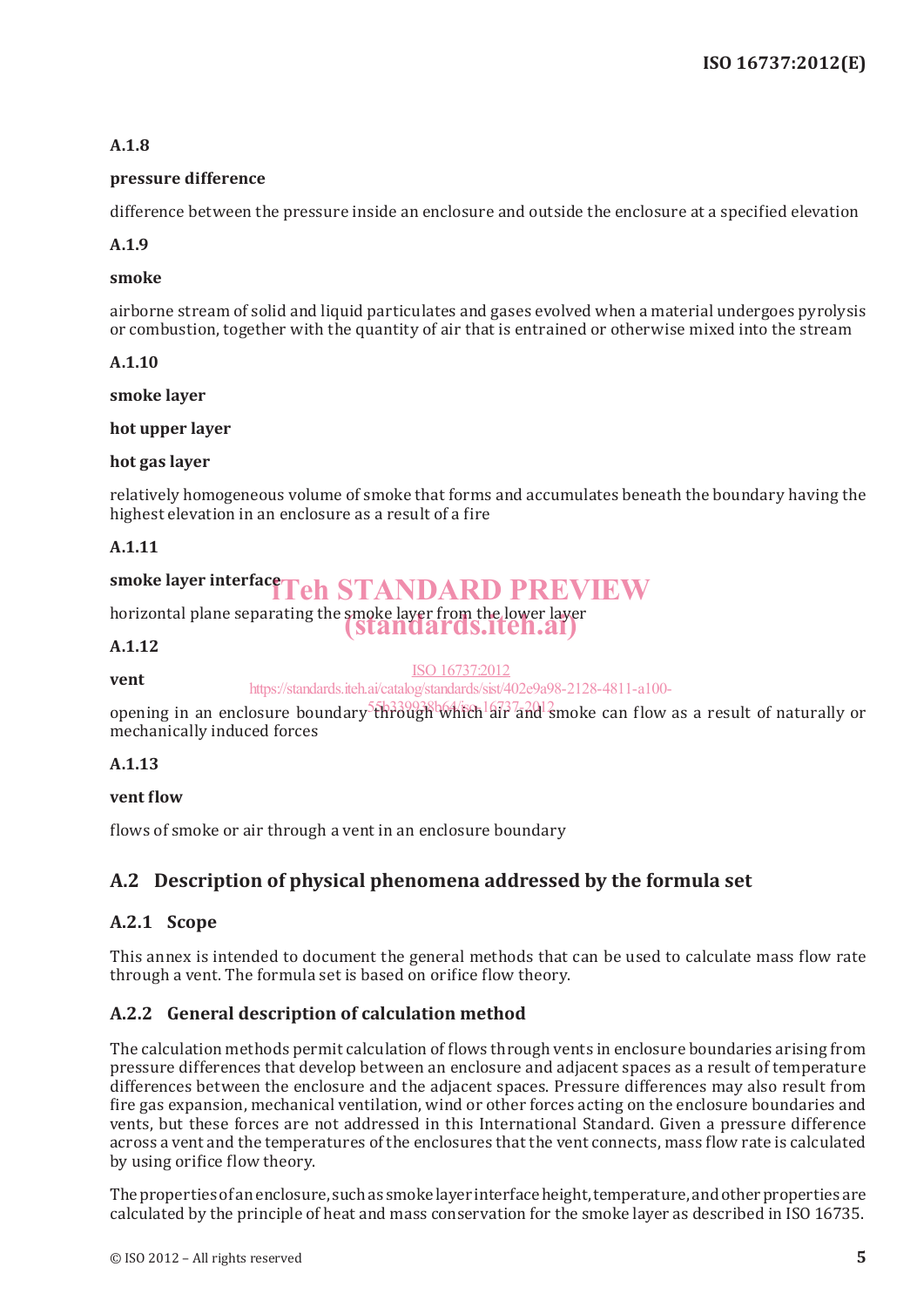## **ISO 16737:2012(E)**

## **A.2.3 Vent flow characteristics to be calculated**

Formulas provide the mass flow rate, enthalpy and chemical species flow rate.

# **A.3 Symbols and abbreviated terms used in this annex**

| A                  | area of vent $(m2)$                                                                            |
|--------------------|------------------------------------------------------------------------------------------------|
| $\overline{B}$     | width of vent (m)                                                                              |
| $ C_{\text{D}} $   | flow coefficient $(-)$                                                                         |
| g                  | gravity acceleration (m $s^{-2}$ )                                                             |
| h                  | height of lower edge of vent above datum (m)                                                   |
| $ h_{\rm u}$       | height of upper edge of vent above datum (m)                                                   |
| $\max(x_1, x_2)$   | maximum of $x_1$ and $x_2$                                                                     |
| $q_{m,ij}$         | mass flow rate flowing out from enclosure i into enclosure j (kg s-1)                          |
| $ q_{m,j}$         | mass flow rate flowing out from enclosure j into enclosure i ( $kg s$ -1)                      |
| $ p_i(h) $         | pressure in enclosure i at height h above datum (Pa)                                           |
| $p_j(h)$           | pressure in enclosure j at height h above datum (Pa)                                           |
| T                  | temperature $(K)$                                                                              |
| $T_0$              | reference temperature (K) A                                                                    |
| V                  | flow velocity $(m s-1)$<br>(standards.itch.ai)                                                 |
| $ \rho_{\rm i} $   | gas density of smoke (or air) in enclosure $i$ (kg m <sup>-3</sup> )                           |
| $ \rho_{\rm j} $   | gas density of smoke (or air) in enclosure $i$ (kg m <sup>-3</sup> )                           |
| $\rho_0$           | gas density of simoker(ortal r) at leference temperature (kg m-3h-a100-                        |
| $\Delta p_{ij}(h)$ | pressure difference between enclosure i and j at height h; that is, $p_i(h)$ - $p_i(h)$ , (Pa) |
| $\zeta$            | height used as integration variable (m)                                                        |

## **A.4 Formula-set documentation**

### **A.4.1 List of formula sets**

The velocity of flow through vents is calculated according to orifice flow theory based on application of the Bernoulli equation. Methods to calculate vent flows are developed for the conditions shown in Table A.1. For the case of vertical and horizontal vents, flow may be uni-directional or bi-directional. For horizontal vents, bi-directional flow takes place only for special cases when the pressure difference is small. Explicit formulas presented here are applicable to flow through vertical vents and uni-directional flow through horizontal vents.